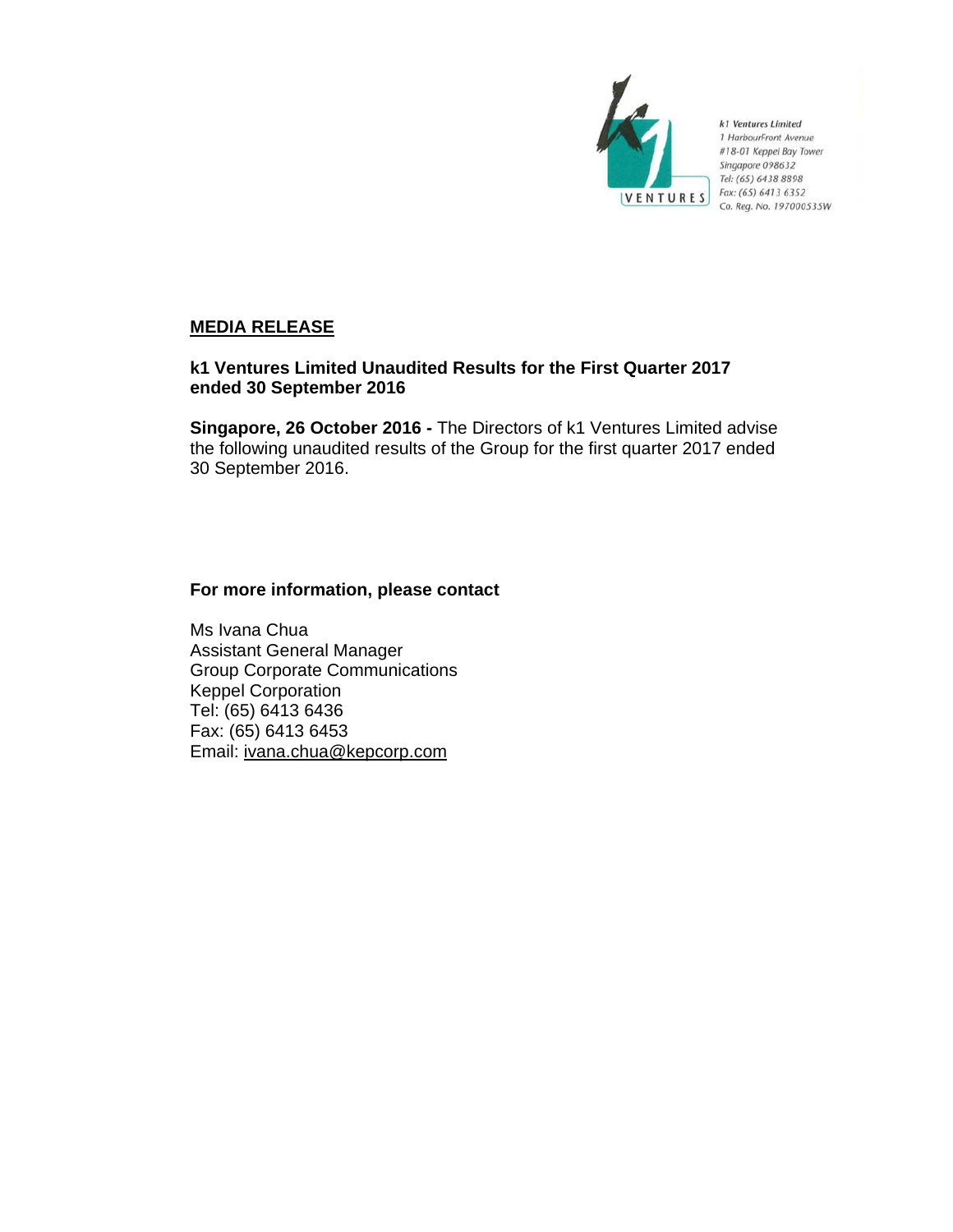# **K1 VENTURES LIMITED**

Co. Reg. No. 197000535W (Incorporated in the Republic of Singapore)

# **FIRST QUARTER 2017 FINANCIAL STATEMENTS & DIVIDEND ANNOUNCEMENT**

# **TABLE OF CONTENTS**

| Paragraph      | <b>Description</b>                                                                                                                                                             | <b>Page</b>     |
|----------------|--------------------------------------------------------------------------------------------------------------------------------------------------------------------------------|-----------------|
|                | <b>FINANCIAL STATEMENTS &amp; DIVIDEND ANNOUNCEMENT</b>                                                                                                                        | $1 - 13$        |
| 1              | <b>GROUP PROFIT AND LOSS ACCOUNT</b>                                                                                                                                           | 1               |
| 2              | CONSOLIDATED STATEMENT OF COMPREHENSIVE INCOME                                                                                                                                 | 3               |
| 3              | <b>BALANCE SHEETS</b>                                                                                                                                                          | 4               |
| 4              | STATEMENTS OF CHANGES IN EQUITY                                                                                                                                                | 6               |
| 5              | CONSOLIDATED STATEMENT OF CASH FLOWS                                                                                                                                           | 8               |
| 6              | <b>AUDIT</b>                                                                                                                                                                   | 9               |
| $\overline{7}$ | <b>AUDITORS' REPORT</b>                                                                                                                                                        | 9               |
| 8              | <b>ACCOUNTING POLICIES</b>                                                                                                                                                     | 9               |
| 9              | CHANGES IN THE ACCOUNTING POLICIES                                                                                                                                             | 9               |
| 10             | REVIEW OF GROUP PERFORMANCE                                                                                                                                                    | 9               |
| 11             | VARIANCE FROM FORECAST STATEMENT                                                                                                                                               | 10              |
| 12             | <b>PROSPECTS</b>                                                                                                                                                               | 10              |
| 13             | <b>DIVIDEND</b>                                                                                                                                                                | 10              |
| 14             | <b>SEGMENT ANALYSIS</b>                                                                                                                                                        | 11              |
| 15             | <b>REVIEW OF SEGMENT PERFORMANCE</b>                                                                                                                                           | 12 <sup>2</sup> |
| 16             | INTERESTED PERSON TRANSACTIONS                                                                                                                                                 | 12 <sup>2</sup> |
| 17             | CONFIRMATION THAT THE ISSUER HAS PROCURED<br>UNDERTAKINGS FROM ALL ITS DIRECTORS AND EXECUTIVE<br>OFFICERS (IN THE FORMAT SET OUT IN APPENDIX 7.7) UNDER<br><b>RULE 720(1)</b> | 12 <sup>2</sup> |
|                | <b>CONFIRMATION BY THE BOARD</b>                                                                                                                                               | 13              |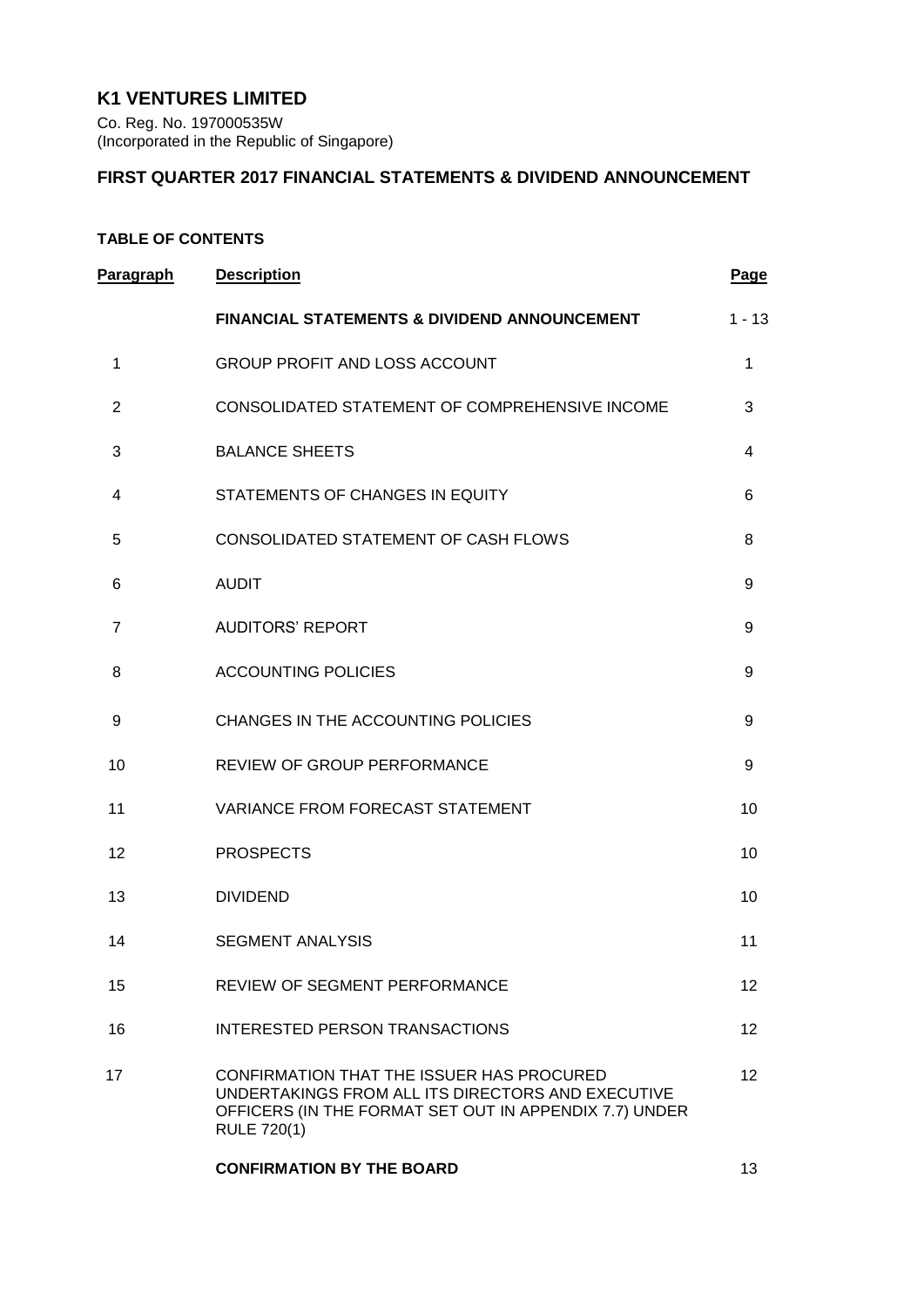# **K1 VENTURES LIMITED**

# **FIRST QUARTER 2017 FINANCIAL STATEMENTS & DIVIDEND ANNOUNCEMENT**

# **UNAUDITED RESULTS FOR THE FIRST QUARTER ENDED 30 SEPTEMBER 2016**

The Directors of **k1 Ventures Limited** advise the following unaudited results of the Group for the first quarter ended 30 September 2016.

### **1. GROUP PROFIT AND LOSS ACCOUNT for the first quarter ended 30 September 2016**

|                                                               | Note                             | 1 Jul 16<br>to<br>30 Sep 16<br>\$'000 | 1 Jul 15<br>to<br>30 Sep 15<br>\$'000 | $+$ /(-) %                |
|---------------------------------------------------------------|----------------------------------|---------------------------------------|---------------------------------------|---------------------------|
| Revenue                                                       | 1a                               | 12,306                                | 89,289                                | (86.2)                    |
| Staff costs<br>Other operating expenses                       |                                  | (51)<br>(777)                         | (45)<br>(929)                         | 13.3<br>(16.4)            |
| <b>Profit before tax</b><br>Taxation<br>Profit for the period | 1 <sub>b</sub><br>1c             | 11,478<br>(981)<br>10,497             | 88,315<br>(983)<br>87,332             | (87.0)<br>(0.2)<br>(88.0) |
| Attributable to:<br>Shareholders of the Company               |                                  | 10,497                                | 87,332                                | (88.0)                    |
| <b>EBITDA</b> *                                               |                                  | 11,478                                | 88,315                                | (87.0)                    |
| Earnings per ordinary share **                                |                                  |                                       |                                       |                           |
| - basic<br>- diluted                                          | 1 <sub>d</sub><br>1 <sub>d</sub> | 2.42 cts<br>2.42 cts                  | 20.16 cts<br>20.16 cts                | (88.0)<br>(88.0)          |

*\* EBITDA is defined as profit before tax, finance expenses, depreciation and amortisation*

*\*\* Comparative figures for EPS have been adjusted for the share consolidation of every five existing issued ordinary shares into one ordinary share*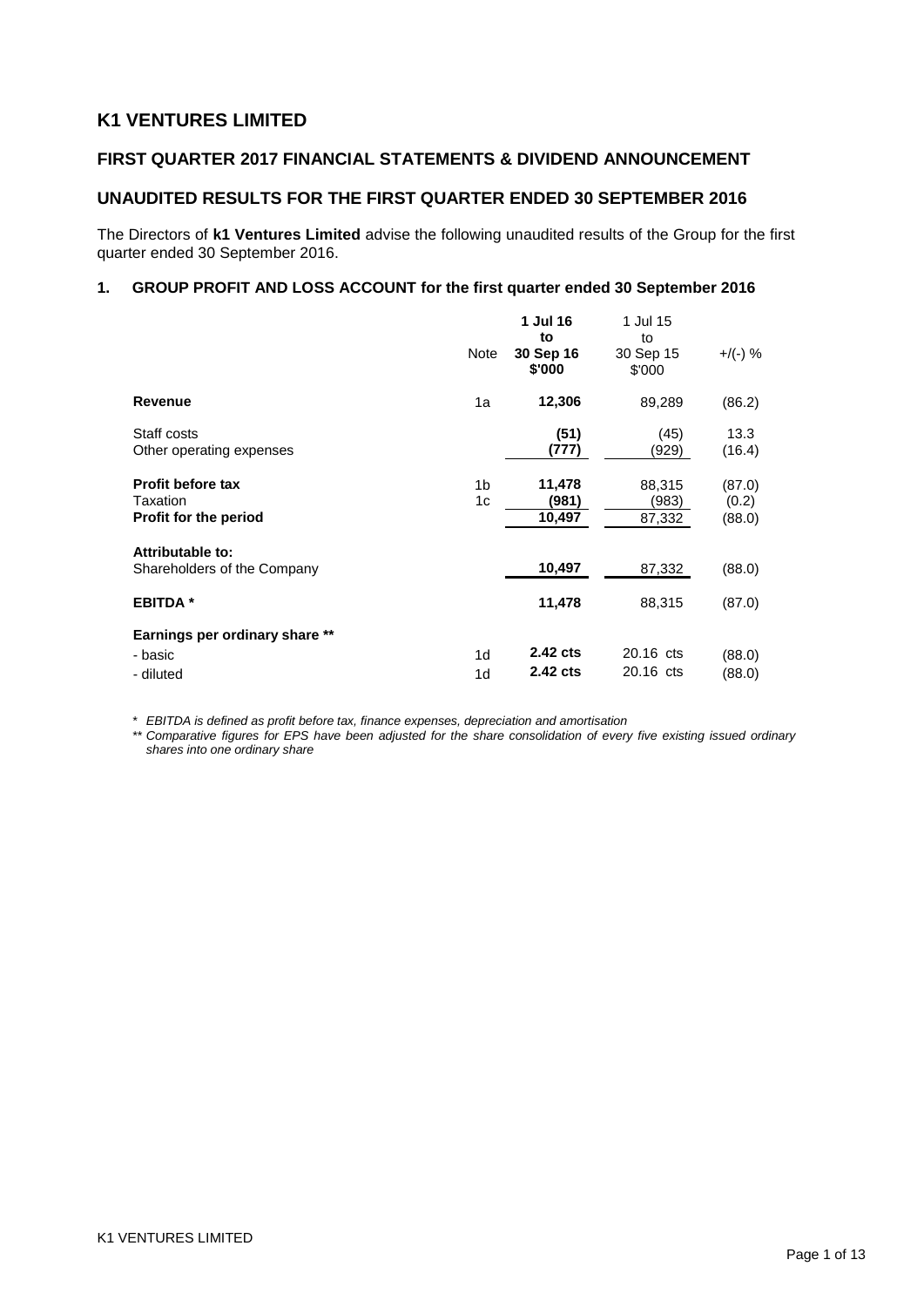# **NOTES TO GROUP PROFIT AND LOSS ACCOUNT**

# 1a. Breakdown of revenue

|                   | 1 Jul 16  | 1 Jul 15  | $+$ /(-) |
|-------------------|-----------|-----------|----------|
|                   | to        | to        | %        |
|                   | 30 Sep 16 | 30 Sep 15 |          |
|                   | \$'000    | \$'000    |          |
| Investment income | 12,244    | 89,175    | (86.3)   |
| Interest income   | 62        | 114       | (45.6)   |
|                   | 12,306    | 89,289    | (86.2)   |

### 1b. Pre-tax profit of the Group is arrived at after crediting the following:

|                                                                       | 1 Jul 16<br>to<br>30 Sep 16<br>\$'000 | 1 Jul 15<br>to<br>30 Sep 15<br>\$'000 | $+$ /(-)<br>% |
|-----------------------------------------------------------------------|---------------------------------------|---------------------------------------|---------------|
| Foreign exchange gain                                                 | 1.411                                 | 5.240                                 | (73.1)        |
| Foreign exchange translation realised on<br>liquidation of subsidiary | 168                                   |                                       | NM            |

*NM – Not meaningful*

## 1c. There was no material adjustment for under or over provision of tax in respect of prior years.

### 1d. Earnings per ordinary share

|                                                                                                | <b>GROUP</b> |           |          |  |
|------------------------------------------------------------------------------------------------|--------------|-----------|----------|--|
|                                                                                                | 1 Jul 16     | 1 Jul 15  | $+$ /(-) |  |
|                                                                                                | to           | to        | $\%$     |  |
|                                                                                                | 30 Sep 16    | 30 Sep 15 |          |  |
| Earnings per ordinary share of the Group based on<br>net profit attributable to shareholders:- |              |           |          |  |
| Based on weighted average number of shares*                                                    | 2.42 cts     | 20.16 cts | (88.0)   |  |
| - Weighted average number of shares ('000)                                                     | 433,124      | 433,124   |          |  |

The fully diluted earnings per ordinary share is the same as the basic earnings per ordinary share as there is no dilutive potential ordinary shares.

*\* Comparative figures for EPS have been adjusted for the share consolidation of every five existing issued ordinary shares into one ordinary share*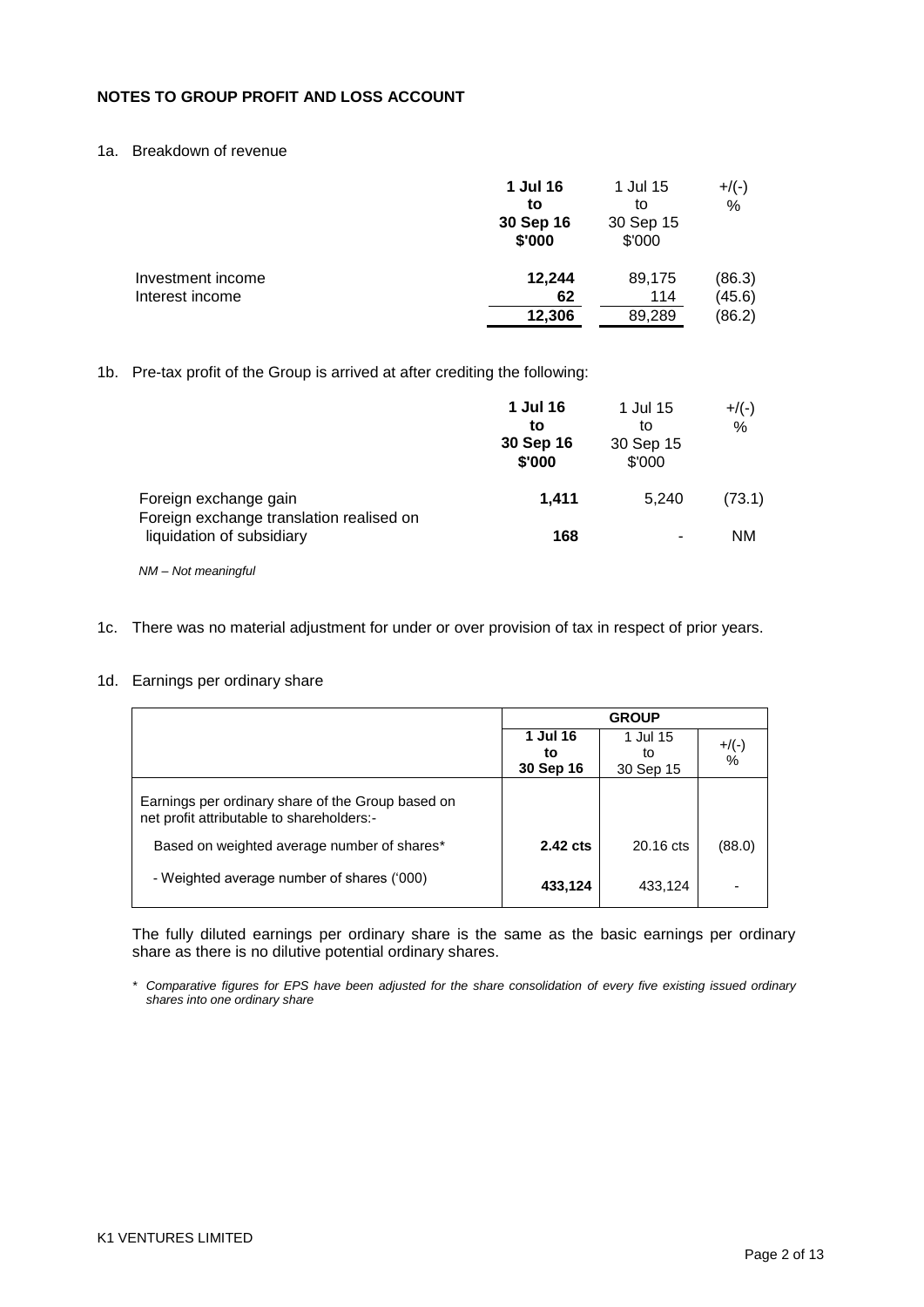### **2. CONSOLIDATED STATEMENT OF COMPREHENSIVE INCOME for the first quarter ended 30 September 2016**

|                                                                                                                                                                                                                                                                                                                                                                                                                         | 1 Jul 16<br>to<br>30 Sep 16<br>\$'000 | 1 Jul 15<br>to<br>30 Sep 15<br>\$'000 | $+$ /(-)<br>% |
|-------------------------------------------------------------------------------------------------------------------------------------------------------------------------------------------------------------------------------------------------------------------------------------------------------------------------------------------------------------------------------------------------------------------------|---------------------------------------|---------------------------------------|---------------|
| Profit for the period                                                                                                                                                                                                                                                                                                                                                                                                   | 10,497                                | 87,332                                | (88.0)        |
| Items that may be reclassified subsequently to<br>profit & loss account:                                                                                                                                                                                                                                                                                                                                                |                                       |                                       |               |
| Fair value changes on available-for-sale investments                                                                                                                                                                                                                                                                                                                                                                    |                                       | (127)                                 | <b>NM</b>     |
| Fair value changes on available-for-sale assets<br>realised & transferred to profit and loss account                                                                                                                                                                                                                                                                                                                    |                                       | 37                                    | <b>NM</b>     |
| Exchange differences arising on consolidation                                                                                                                                                                                                                                                                                                                                                                           | 1,248                                 | 7,345                                 | (83.0)        |
| Reclassification of currency translation reserve to<br>profit and loss on liquidation of subsidiary                                                                                                                                                                                                                                                                                                                     | (168)                                 |                                       | <b>NM</b>     |
| Other comprehensive income for the period                                                                                                                                                                                                                                                                                                                                                                               | 1,080                                 | 7,255                                 | (85.1)        |
| Total comprehensive income for the period                                                                                                                                                                                                                                                                                                                                                                               | 11,577                                | 94,587                                | (87.8)        |
| <b>Attributable to:</b>                                                                                                                                                                                                                                                                                                                                                                                                 |                                       |                                       |               |
| Shareholders of the Company                                                                                                                                                                                                                                                                                                                                                                                             | 11,577                                | 94,587                                | (87.8)        |
| $\mathbf{A} \mathbf{B} \mathbf{A} = \mathbf{A} \mathbf{I} + \mathbf{A} \mathbf{A} + \mathbf{A} \mathbf{A} + \mathbf{A} \mathbf{A} + \mathbf{A} \mathbf{A} + \mathbf{A} \mathbf{A} + \mathbf{A} \mathbf{A} + \mathbf{A} \mathbf{A} + \mathbf{A} \mathbf{A} + \mathbf{A} \mathbf{A} + \mathbf{A} \mathbf{A} + \mathbf{A} \mathbf{A} + \mathbf{A} \mathbf{A} + \mathbf{A} \mathbf{A} + \mathbf{A} \mathbf{A} + \mathbf{A}$ |                                       |                                       |               |

*NM - Not meaningful*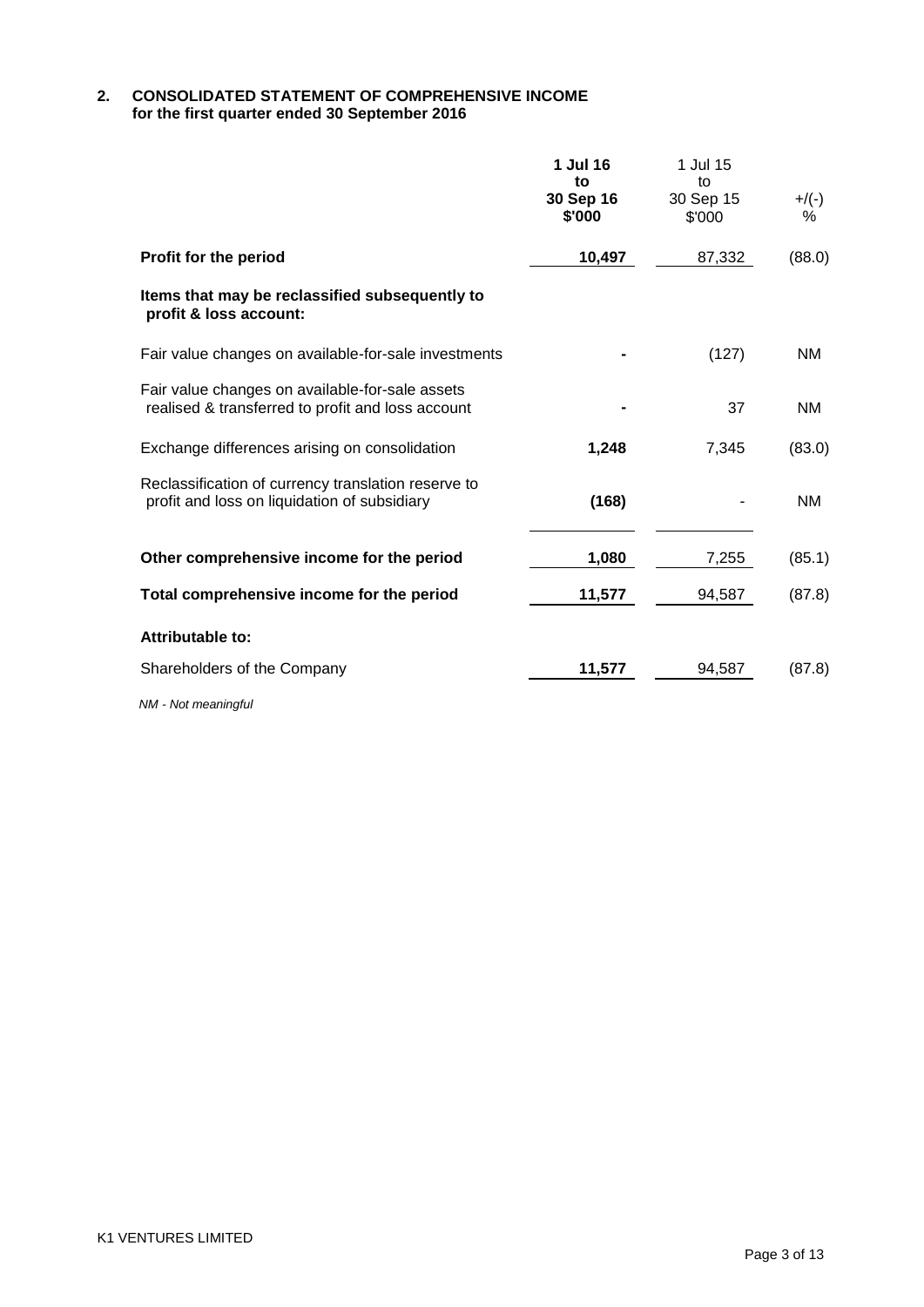# **3. BALANCE SHEETS as at 30 September 2016**

|                                                                                                                                  | Group                        |                              |                                             | $C$ ompany                                  |
|----------------------------------------------------------------------------------------------------------------------------------|------------------------------|------------------------------|---------------------------------------------|---------------------------------------------|
|                                                                                                                                  | As at<br>30 Sep 16<br>\$'000 | As at<br>30 Jun 16<br>\$'000 | As at<br>30 Sep 16<br>\$'000                | As at<br>30 Jun 16<br>\$'000                |
| <b>Share capital</b><br><b>Reserves</b>                                                                                          | 163,955<br>55,354            | 163,955<br>43,777            | 163,955<br>23,516                           | 163,955<br>14,090                           |
| Share capital & reserves                                                                                                         | 219,309                      | 207,732                      | 187,471                                     | 178,045                                     |
| <b>Represented by:</b><br><b>Subsidiaries</b><br><b>Investments</b>                                                              | 149,397                      | 146,804                      | 59,594                                      | 59,594                                      |
|                                                                                                                                  | 149,397                      | 146,804                      | 59,594                                      | 59,594                                      |
| <b>Current assets</b><br><b>Debtors</b><br>Amounts due from subsidiaries<br>Notes receivable<br>Bank balances, deposits and cash | 13,800<br>63,380<br>77,180   | 14,211<br>53,670<br>67,881   | 11,139<br>28<br>68,837<br>51,932<br>131,936 | 10,991<br>28<br>67,943<br>43,367<br>122,329 |
|                                                                                                                                  |                              |                              |                                             |                                             |
| <b>Current liabilities</b><br>Creditors<br>Provision for taxation                                                                | 1,723<br>3,363<br>5,086      | 1,561<br>3,300<br>4,861      | 715<br>3,344<br>4,059                       | 578<br>3,300<br>3,878                       |
| Net current assets                                                                                                               | 72,094                       | 63,020                       | 127,877                                     | 118,451                                     |
| <b>Non-current liabilities</b><br>Deferred taxation                                                                              | 2,182<br>2,182               | 2,092<br>2,092               |                                             |                                             |
| <b>Net assets</b>                                                                                                                | 219,309                      | 207,732                      | 187,471                                     | 178,045                                     |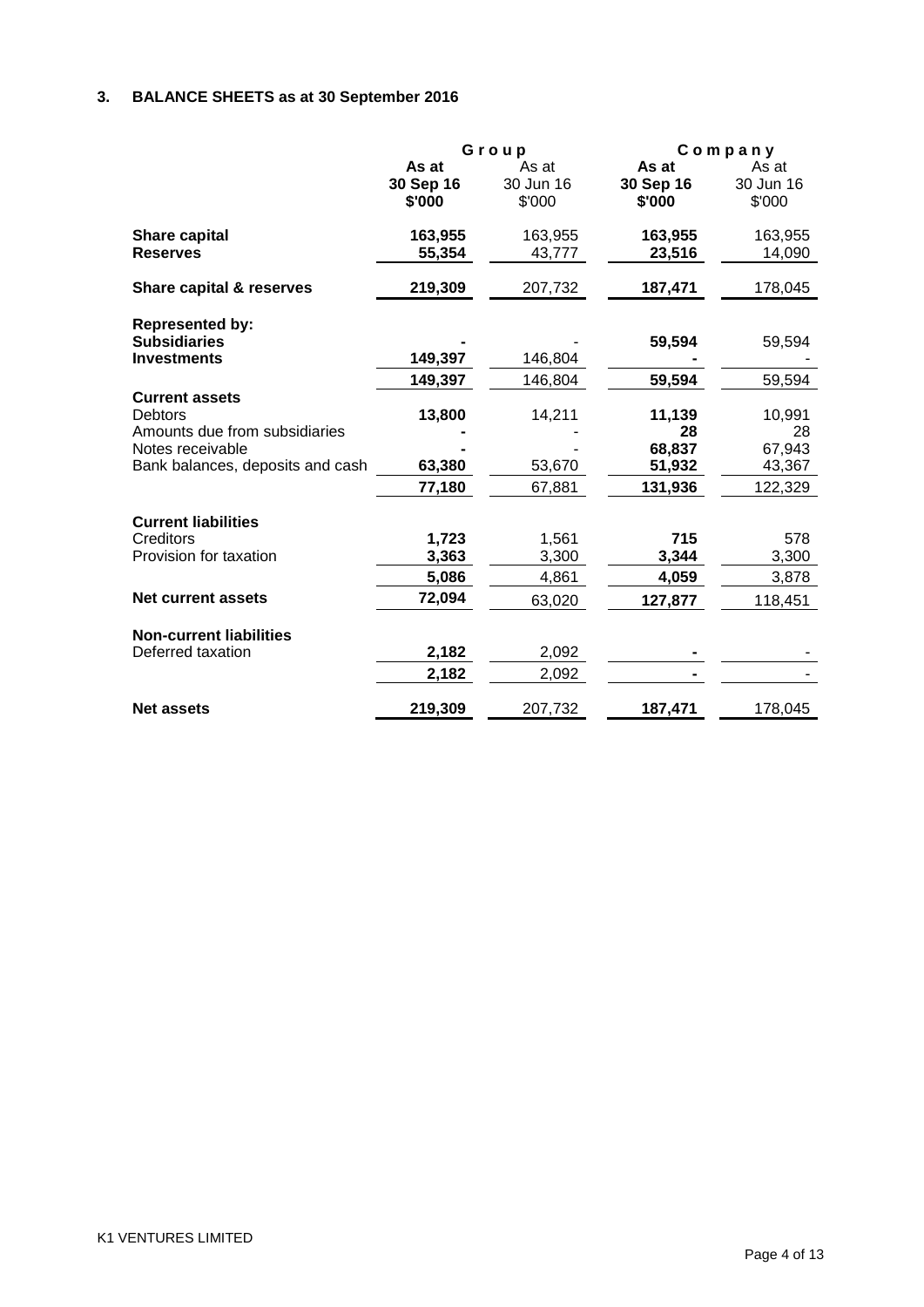### **NOTES TO BALANCE SHEETS**

3a. Group"s borrowings and debt securities

As at 30 September 2016, the Group did not have any borrowing (30 June 2016: Nil).

### 3b. Net asset value

|                                                  | <b>GROUP</b> |           |           |           | <b>COMPANY</b> |           |
|--------------------------------------------------|--------------|-----------|-----------|-----------|----------------|-----------|
|                                                  | As at        | As at     |           | As at     | As at          |           |
|                                                  | 30 Sep 16    | 30 Jun 16 | $+$ /(-)% | 30 Sep 16 | 30 Jun16       | $+$ /(-)% |
|                                                  |              |           |           |           |                |           |
| Net asset value<br>per ordinary share #          | \$0.51       | \$0.48    | 6.3       | \$0.43    | \$0.41         | 4.9       |
| Net tangible asset value<br>per ordinary share # | \$0.51       | \$0.48    | 6.3       | \$0.43    | \$0.41         | 4.9       |

# Based on issued share capital of 433,123,585 ordinary shares as at the end of the financial period (30 June 2016: 433,123,585).

### 3c. Balance sheet review

Group shareholders" funds increased from \$207.7 million at 30 June 2016 to \$219.3 million at 30 September 2016. The increase was attributable mainly to net profit for the period of \$10.5 million driven by investment income pertaining to the receipt of a cash distribution of approximately \$9.2 million associated with the Group"s investment in Knowledge Universe Holdings LLC ("KUH").

Group total assets increased from \$214.7 million at 30 June 2016 to \$226.6 million at 30 September 2016 principally due to the above-mentioned cash distribution received from KUH, and a strengthening of the US dollar.

Group total liabilities increased from \$7.0 million at 30 June 2016 to \$7.3 million at 30 September 2016, due mainly to an increase in creditors.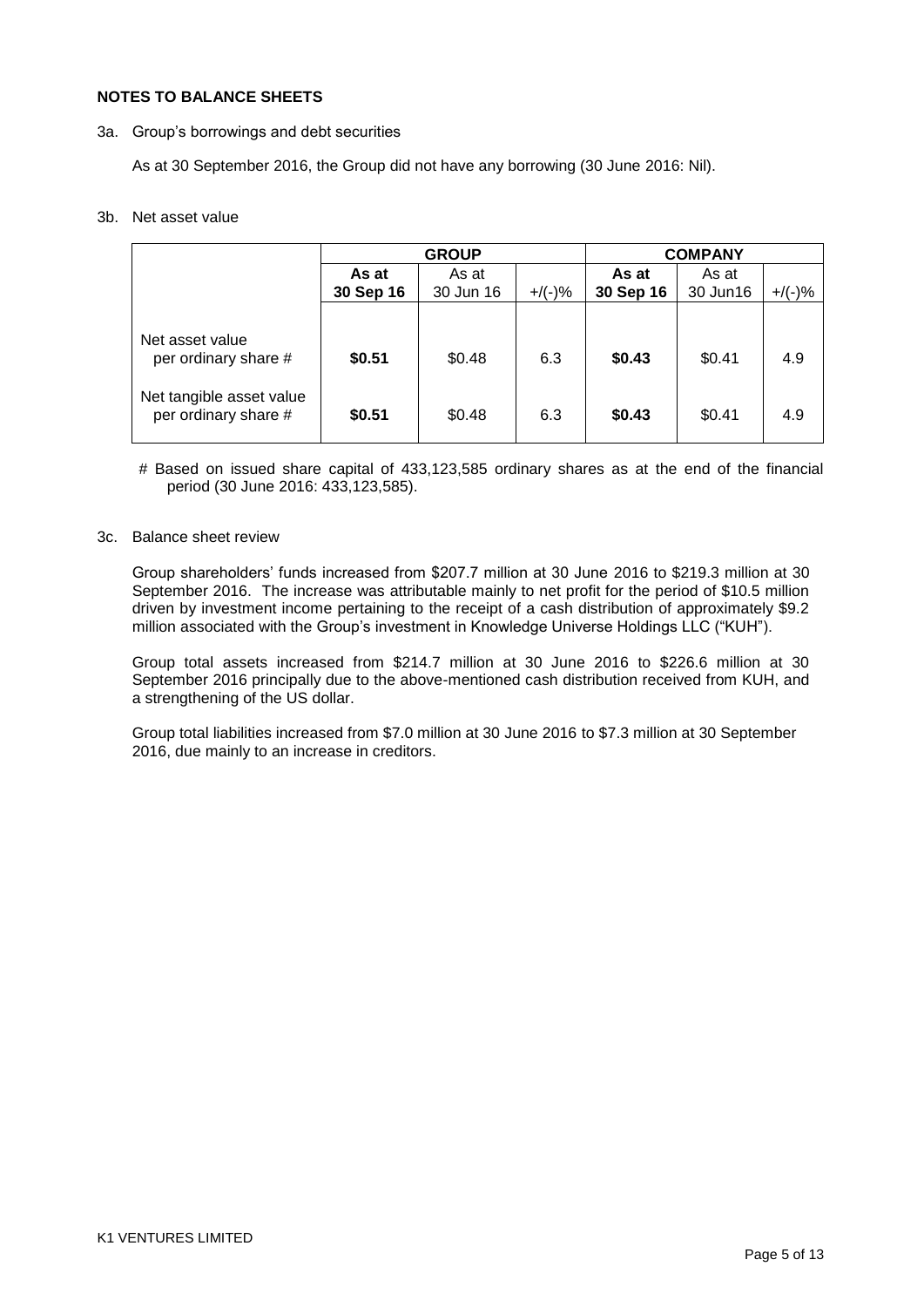# **4. STATEMENTS OF CHANGES IN EQUITY for the first quarter ended 30 September 2016**

# 4a. Group Statement of Changes in Equity

|                                              | Attributable to owners of the Company |                          |                          |                           |                           |
|----------------------------------------------|---------------------------------------|--------------------------|--------------------------|---------------------------|---------------------------|
|                                              |                                       |                          | Foreign                  |                           |                           |
|                                              |                                       |                          | <b>Exchange</b>          |                           | <b>Share</b>              |
|                                              | <b>Share</b>                          | <b>Fair Value</b>        | <b>Translation</b>       | Revenue                   | Capital &                 |
|                                              | <b>Capital</b><br>\$'000              | <b>Reserve</b><br>\$'000 | <b>Account</b><br>\$'000 | <b>Reserves</b><br>\$'000 | <b>Reserves</b><br>\$'000 |
| 2017                                         |                                       |                          |                          |                           |                           |
| As at 1 July 2016                            | 163,955                               | (119)                    | 5,848                    | 38,048                    | 207,732                   |
| Total comprehensive income for<br>the period |                                       |                          |                          |                           |                           |
| Profit for the period                        |                                       |                          |                          | 10,497                    | 10,497                    |
| Other comprehensive income*                  |                                       |                          | 1,080                    |                           | 1,080                     |
| Total comprehensive income for<br>the period | $\blacksquare$                        |                          | 1,080                    | 10,497                    | 11,577                    |
|                                              |                                       |                          |                          |                           |                           |
| As at 30 September 2016                      | 163,955                               | (119)                    | 6,928                    | 48,545                    | 219,309                   |
| 2016                                         |                                       |                          |                          |                           |                           |
| As at 1 July 2015                            | 196,439                               | (155)                    | (13, 391)                | 27,419                    | 210,312                   |
| Total comprehensive income for<br>the period |                                       |                          |                          |                           |                           |
| Profit for the period                        |                                       |                          |                          | 87,332                    | 87,332                    |
| Other comprehensive income*                  |                                       | (90)                     | 7,345                    |                           | 7,255                     |
| Total comprehensive income for<br>the period |                                       | (90)                     | 7,345                    | 87,332                    | 94,587                    |
|                                              |                                       |                          |                          |                           |                           |
| As at 30 September 2015                      | 196,439                               | (245)                    | (6,046)                  | 114,751                   | 304,899                   |

 Details of other comprehensive income have been included in the consolidated statement of comprehensive income.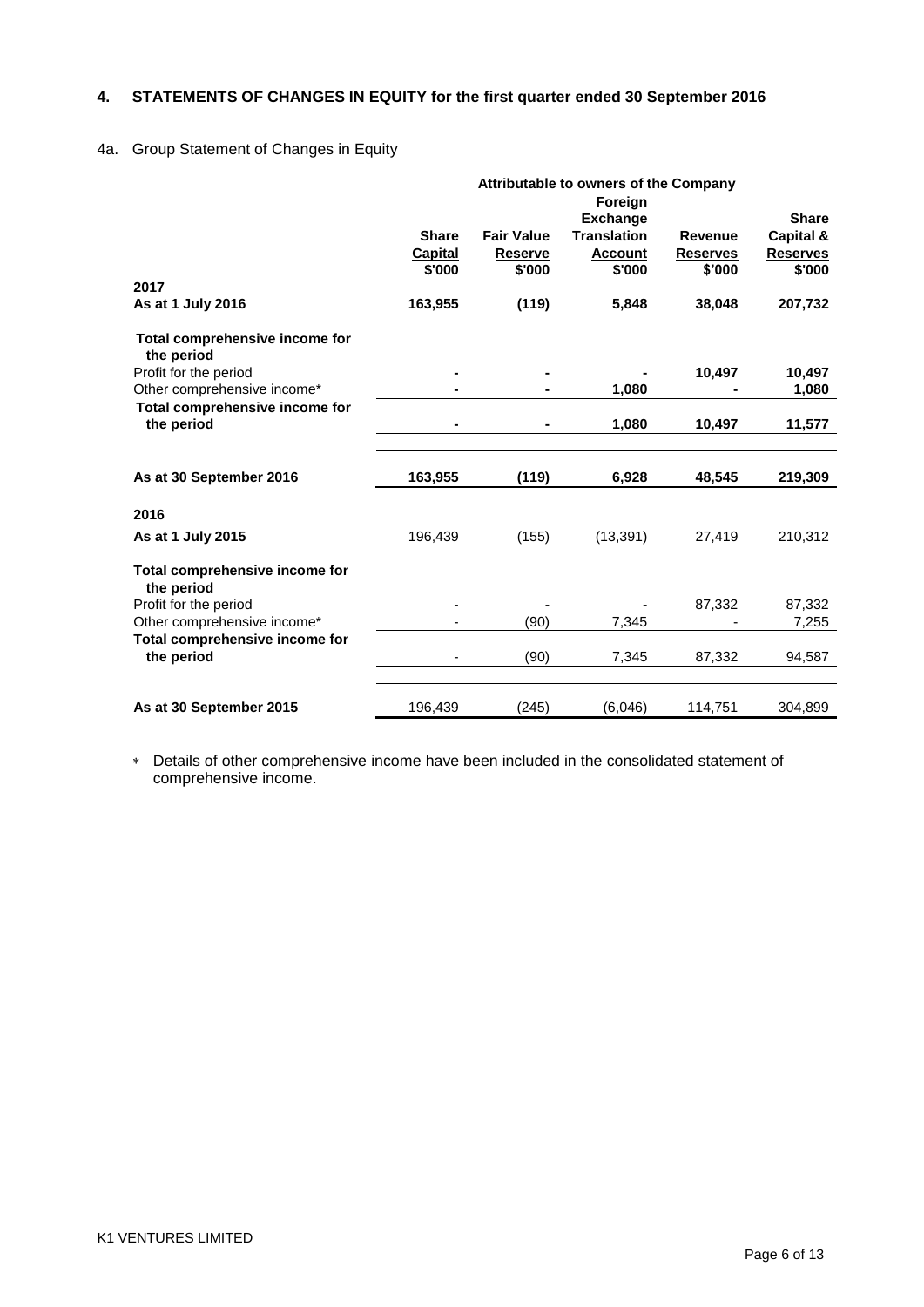### 4b. Statement of Changes in Equity of the Company

|                                           | <b>Share</b><br>Capital<br>\$'000 | <b>Fair Value</b><br><b>Reserve</b><br>\$'000 | <b>Revenue</b><br><b>Reserves</b><br>\$'000 | Total<br>\$'000 |
|-------------------------------------------|-----------------------------------|-----------------------------------------------|---------------------------------------------|-----------------|
| 2017<br>As at 1 July 2016                 | 163,955                           |                                               | 14,090                                      | 178,045         |
| Total comprehensive income for the period |                                   |                                               |                                             |                 |
| Profit for the period                     |                                   | $\blacksquare$                                | 9,426                                       | 9,426           |
| Total comprehensive income for the period |                                   |                                               | 9,426                                       | 9,426           |
| As at 30 September 2016                   | 163,955                           | $\blacksquare$                                | 23,516                                      | 187,471         |
| 2016<br>As at 1 July 2015                 | 196,439                           |                                               | 10,720                                      | 207,159         |
| Total comprehensive income for the period |                                   |                                               |                                             |                 |
| Profit for the period                     |                                   |                                               | 5,100                                       | 5,100           |
| Total comprehensive income for the period |                                   |                                               | 5,100                                       | 5,100           |
| As at 30 September 2015                   | 196,439                           |                                               | 15,820                                      | 212,259         |

#### 4c. Share capital

Since 30 June 2016, there was no issue of ordinary shares by the Company.

As at 30 September 2016, the total number of issued shares was 433,123,585 (30 September 2015: 2,165,618,003 before share consolidation).

On 9 December 2015, the Company completed the share consolidation of every five existing issued ordinary shares into one ordinary share. This resulted in 433,123,585 consolidated shares as at 9 December 2015. The share consolidation was effected pursuant to the approval of shareholders at an Extraordinary General Meeting held on 29 October 2015.

As at 30 September 2016, there was no option (30 September 2015: nil) to take up unissued ordinary shares of the Company.

As at 30 September 2016, the Company was not holding any treasury shares (30 September 2015: nil).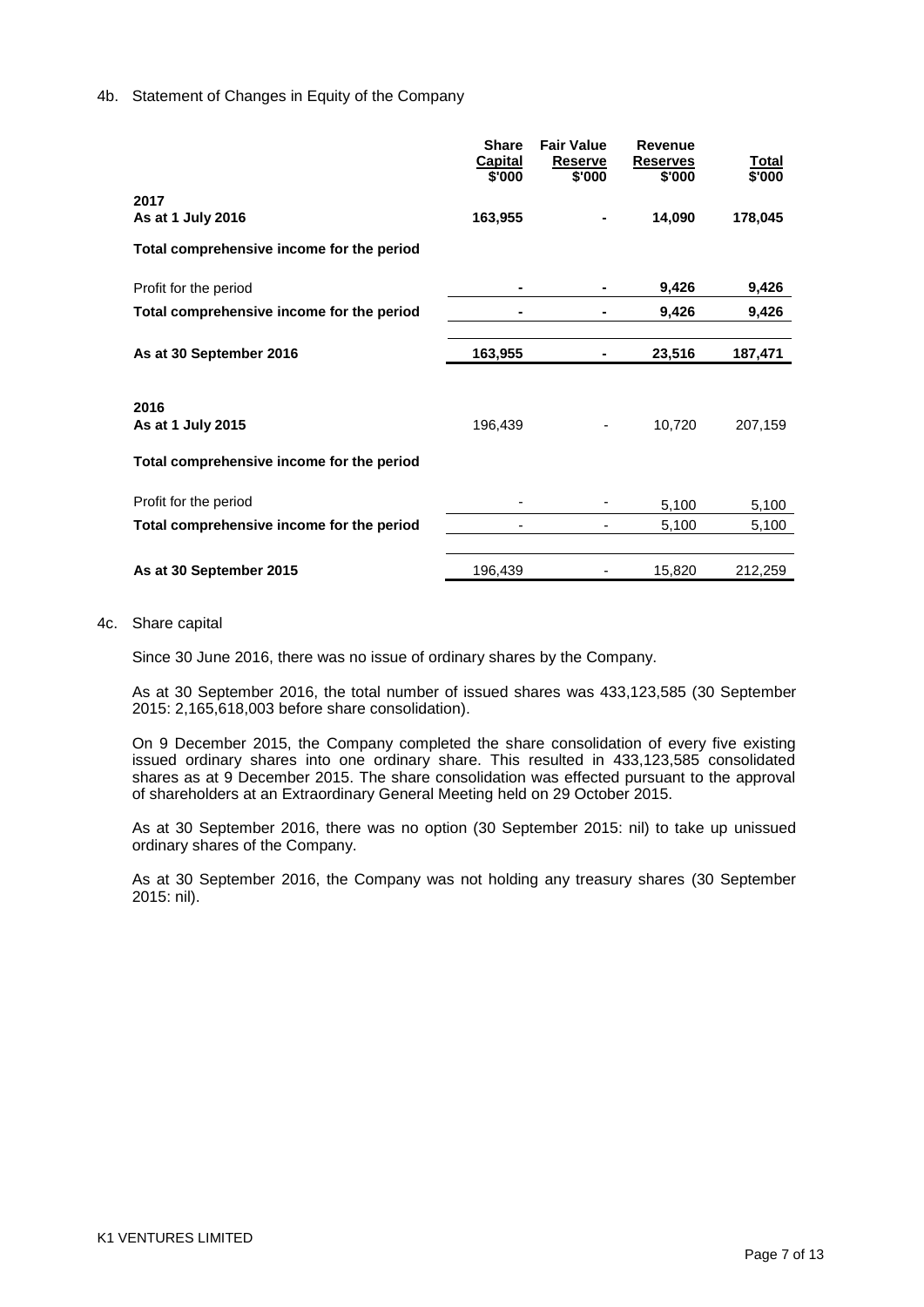# **5. CONSOLIDATED STATEMENT OF CASH FLOWS for the first quarter ended 30 September 2016**

|                                                                    |             | 1 Jul 16  | 1 Jul 15  |
|--------------------------------------------------------------------|-------------|-----------|-----------|
|                                                                    | <b>Note</b> | to        | to        |
|                                                                    |             | 30 Sep 16 | 30 Sep 15 |
|                                                                    |             | \$'000    | \$'000    |
| <b>CASH FLOWS FROM OPERATING ACTIVITIES</b>                        |             |           |           |
| Profit before tax                                                  |             | 11,478    | 88,315    |
| Adjustments:                                                       |             |           |           |
| Amortised debt discount                                            |             | (728)     | (693)     |
| Exchange gain on liquidation of subsidiary                         |             | (168)     |           |
| Unrealised foreign exchange differences                            |             | (1,332)   | (2,913)   |
| Cash flow from operations before changes in working capital        |             | 9,250     | 84,709    |
| Working capital changes:                                           |             |           |           |
| <b>Debtors</b>                                                     |             | 132       | (554)     |
| Creditors                                                          |             | 149       | 1,142     |
| <b>Cash from operations</b>                                        |             | 9,531     | 85,297    |
| Income taxes paid, net of refunds received                         |             | (539)     | (683)     |
| Net cash generated from operating activities                       |             | 8,992     | 84,614    |
| <b>CASH FLOWS FROM INVESTING ACTIVITIES</b>                        |             |           |           |
| Net proceeds from disposal and capital distribution of investments |             | 68        | 2,279     |
| Net cash from investing activities                                 |             | 68        | 2,279     |
| Net increase in cash and cash equivalents                          |             | 9,060     | 86,893    |
| Cash and cash equivalents as at beginning of period                |             | 53,670    | 46,983    |
| Effects of exchange rate changes on cash and cash equivalents      |             | 650       | 1,186     |
| Cash and cash equivalents at end of period                         | 5a          | 63,380    | 135,062   |

# **NOTES TO CONSOLIDATED STATEMENT OF CASH FLOWS**

# 5a. Deposits, bank balances and cash

| Deposito, barin baiariceo aria caori | As at<br>30 Sep 16<br>\$'000 | As at<br>30 Sep 15<br>\$'000 |
|--------------------------------------|------------------------------|------------------------------|
| Bank balances, deposits and cash     | 22.821                       | 108,282                      |
| Deposits with related parties        | 40.559                       | 26,780                       |
| Cash and cash equivalents            | 63,380                       | 135,062                      |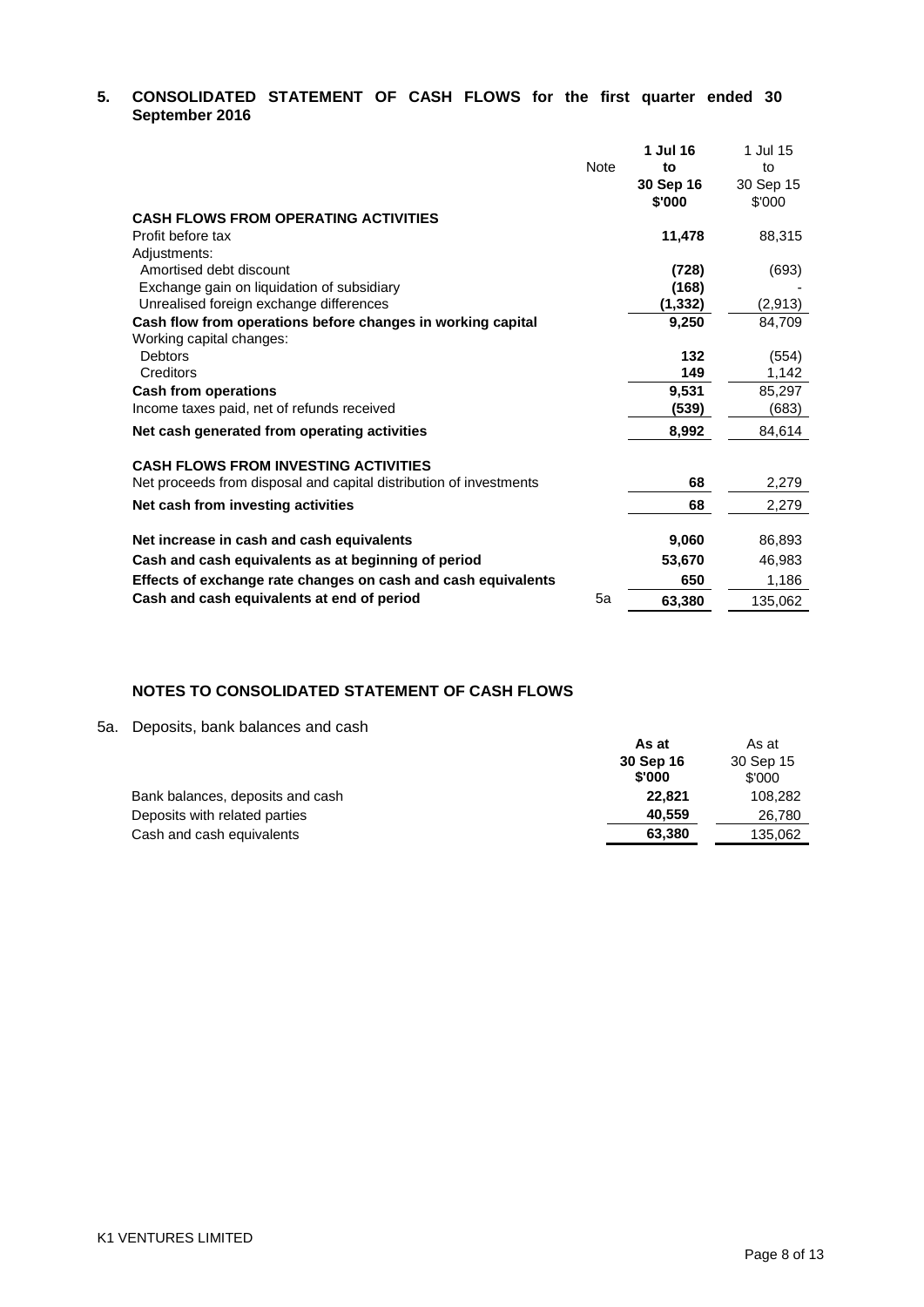# **6. AUDIT**

The financial statements have not been audited nor reviewed by the Company"s auditors.

### **7. AUDITORS' REPORT**

Not applicable

### **8. ACCOUNTING POLICIES**

The Group has applied the same accounting policies and methods of computation in the financial statements for the current financial period compared with those of the audited financial statements as at 30 June 2016.

### **9. CHANGES IN THE ACCOUNTING POLICIES**

The Group adopted the new/revised FRS that are relevant to the Group and effective for annual periods beginning on or after 1 July 2016. The adoption of these new and revised FRSs did not result in any substantial impact on the financial statements of the Group.

### **10. REVIEW OF GROUP PERFORMANCE**

Group revenue was \$12.3 million for the first quarter ended 30 September 2016 compared to \$89.3 million in the prior year period due to a decrease in investment income from KUH.

Group profit before tax was \$11.5 million for the quarter ended 30 September 2016 compared to \$88.3 million in the corresponding previous year period. The decrease was due to lower investment income from KUH and lower foreign exchange gain, partially offset by a decrease in Group operating expenses. The decrease in Group operating expenses was mainly attributable to a lower Greenstreet carried interest driven by a reduction in the proceeds received from KUH. Group EBITDA of \$11.5 million was \$76.8 million below the prior year period due to a decrease in investment income from KUH.

Group taxation was \$981,000 for the first quarter compared to \$983,000 in the prior year period. Group profit attributable to shareholders was \$10.5 million compared to \$87.3 million in the previous year, and earnings per share were 2.42 cents.

In the opinion of the Directors, no factor has arisen between 30 September 2016 and the date of this report which would materially affect the results of the Group and the Company for the period just ended.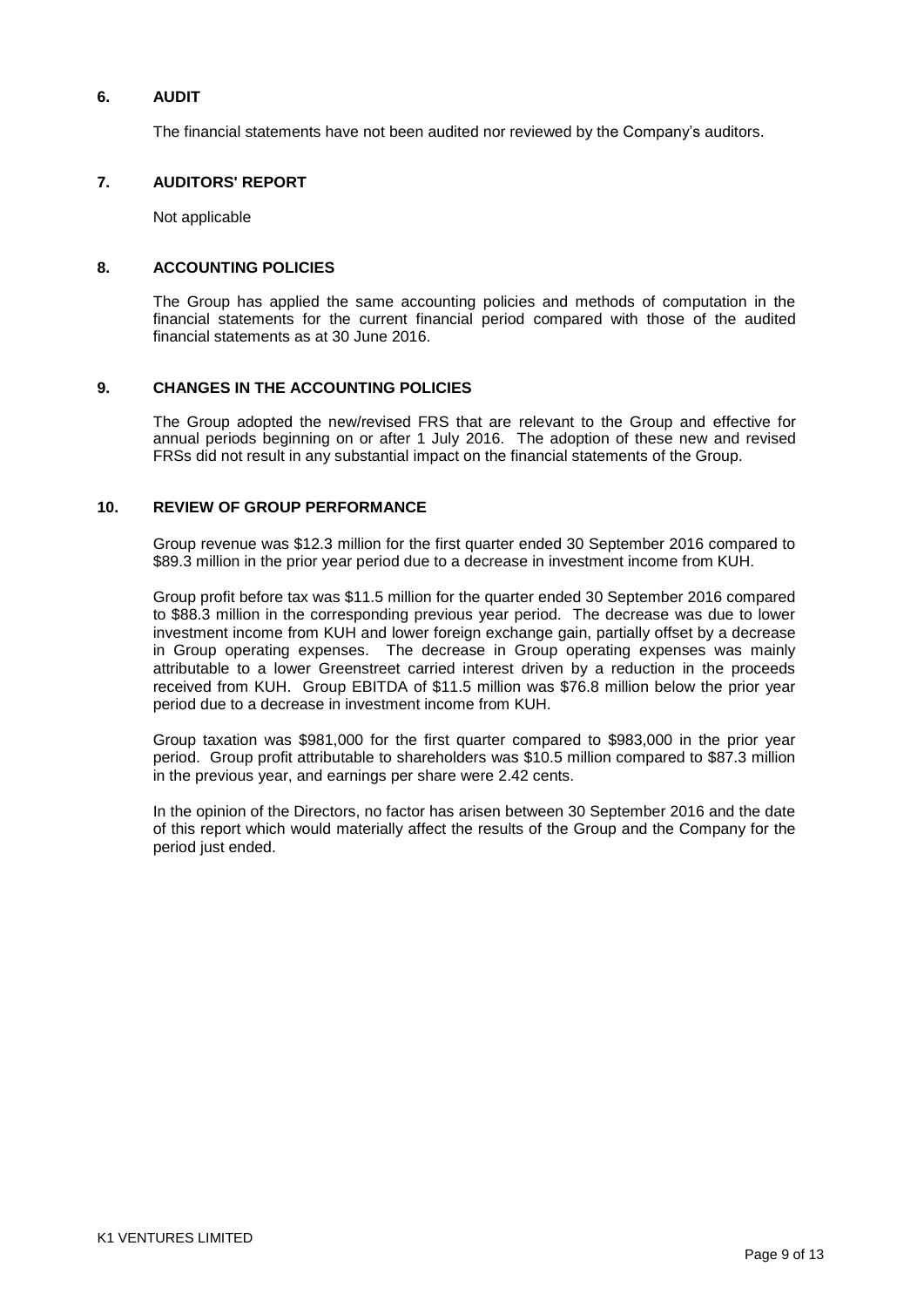### **11. VARIANCE FROM FORECAST STATEMENT**

No forecast for the first quarter ended 30 September 2016 was previously provided.

### **12. PROSPECTS**

The Board has determined that the Company will not be making any new investments, but will focus its efforts on managing the current portfolio of assets and, at the appropriate time, realizing such assets. This will enable the Company to maximize value from the proceeds from any realization of assets and to return the same to shareholders as appropriate.

### **13. DIVIDEND**

#### 13a. Current Financial Period Reported On

Any dividend recommended for the current financial period reported on? Yes

| Name of Dividend   | Interim    |
|--------------------|------------|
| Dividend type      | Cash       |
| Dividend per share | 2.0 cents  |
| Tax rate           | Tax exempt |

The Board of Directors is pleased to declare a tax exempt one-tier interim dividend of 2.0 cents per share (2016: nil). The dividend will be paid to shareholders on 5 December 2016.

#### Capital distribution

As announced on 3 August 2016, for the year ended 30 June 2016, the Board of Directors had proposed a capital distribution of 7.5 cents per share out of the Company's share capital. The capital distribution will be subject to the approval of shareholders at the Extraordinary General Meeting to be held on 27 October 2016 and the Court sanction. Subject to the above conditions being satisfied, as stated in the Circular dated 5 October 2016 to shareholders, the actual date of payment of the capital distribution will be announced in due course by way of SGXNET announcement(s) released on the SGX-ST.

13b. Corresponding Period of the Immediately Preceding Financial Year

Any dividend declared for the corresponding period of the immediately preceding financial year? No

13c. Date Payable

5 December 2016

### 13d. Books Closure Date

Notice is hereby given that, the Share Transfer Books and Register of Members of the Company will be closed on 23 November 2016 at 5.00 p.m. for the preparation of dividend warrants. Duly completed transfers in respect of ordinary shares in the capital of the Company ("Shares") received by the Company"s Registrar, B.A.C.S. Private Limited, at 8 Robinson Road, #03-00 ASO Building, Singapore 048544 up to 5.00 p.m. on 23 November 2016 will be registered to determine shareholders" entitlement to the interim dividend. Members whose securities accounts with The Central Depository (Pte) Limited are credited with Shares at 5.00 p.m. on 23 November 2016 will be entitled to the interim dividend.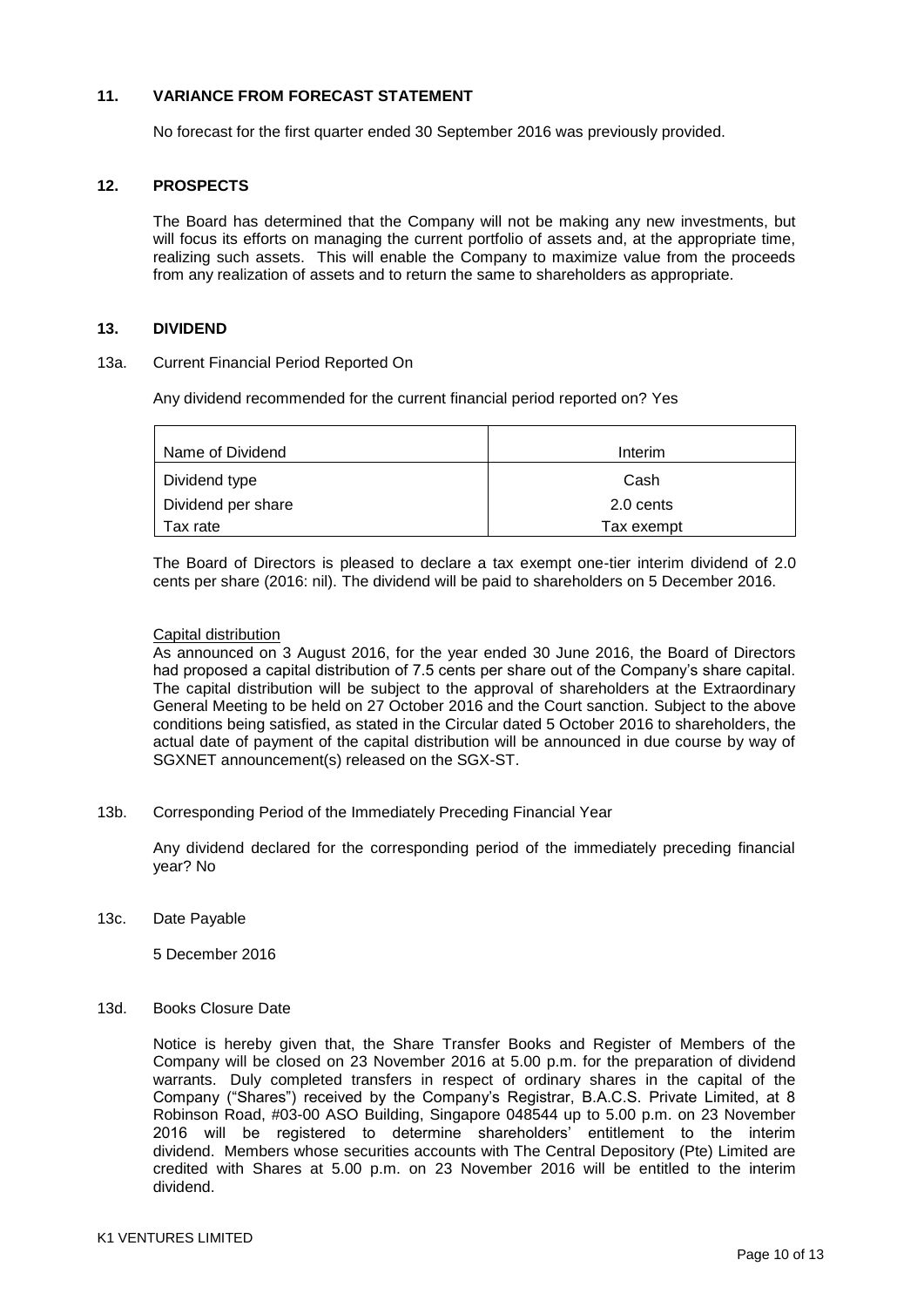# **14. SEGMENT ANALYSIS**

### **Geographical Information**

### **First quarter ended 30 September 2016**

|                    | <b>Singapore</b> | <u>USA</u> | <u>Total</u> |
|--------------------|------------------|------------|--------------|
|                    | \$'000           | \$'000     | \$'000       |
| External sales     | 49               | 12.257     | 12.306       |
| Non-current assets | $\sim$           | 149.397    | 149.397      |

### **First quarter ended 30 September 2015**

|                    | <b>Singapore</b> | USA     | Total   |
|--------------------|------------------|---------|---------|
|                    | \$'000           | \$'000  | \$'000  |
| External sales     | 48               | 89.241  | 89.289  |
| Non-current assets | ٠                | 162.464 | 162.464 |

Notes:

- (a) The Group has only one reportable operating segment: Investments. The Group's Investment activities consist of the Group's investments in quoted and unquoted investments.
- (b) The Group's operating segment operates in two main geographical areas. The operating activities and investment activities are predominantly in the USA. Singapore is the home country of the Company and its assets are mainly cash and cash equivalents.
- (c) For the quarters ended 30 September 2016 and 30 September 2015, no single external customer accounted for 10% or more of the Group's revenue.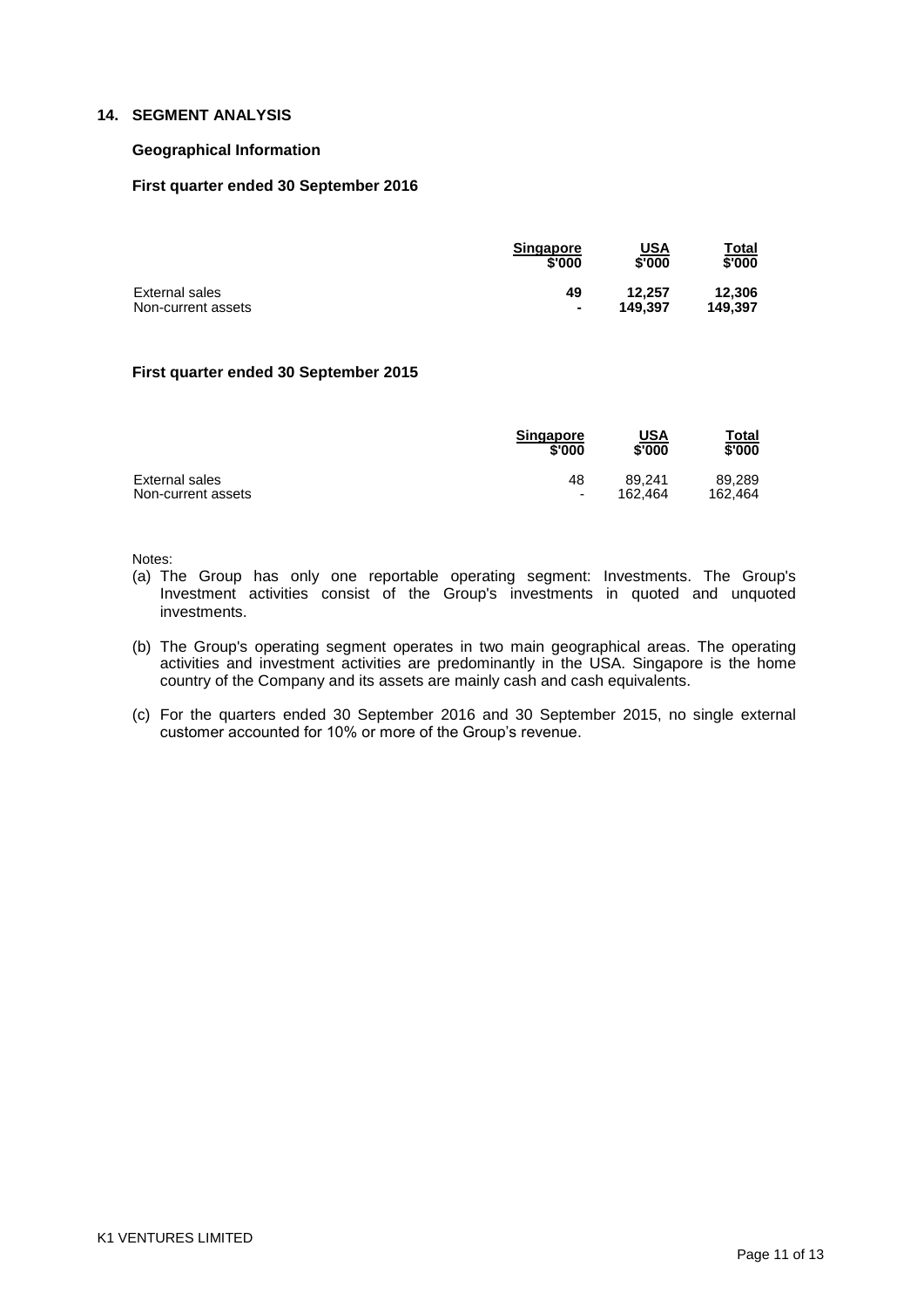### **15. REVIEW OF SEGMENT PERFORMANCE**

Not applicable.

### **16. INTERESTED PERSON TRANSACTIONS**

The Group has obtained a general mandate from shareholders of the Company for interested person transactions in the Annual General Meeting held on 29 October 2015. During the quarter ended 30 September 2016, the following interested person transactions were entered into by the Group:

|                                                  |                                            | Aggregate value of all                       |                                            |                     |
|--------------------------------------------------|--------------------------------------------|----------------------------------------------|--------------------------------------------|---------------------|
|                                                  |                                            | interested person<br>transactions during the |                                            |                     |
|                                                  |                                            | financial year under                         |                                            |                     |
|                                                  | review (excluding                          |                                              | Aggregate value of all                     |                     |
|                                                  | transactions less than                     |                                              | interested person                          |                     |
|                                                  | \$100,000 and                              |                                              | transactions conducted                     |                     |
|                                                  | transactions conducted                     |                                              | under a shareholders'                      |                     |
|                                                  | under shareholders'<br>mandate pursuant to |                                              | mandate pursuant to<br>Rule 920 of the SGX |                     |
| Name of Interested Person                        | <b>Rule 920)</b>                           |                                              | Listing Manual.                            |                     |
|                                                  | 1 Jul 16                                   | 1 Jul 15                                     | 1 Jul 16                                   | 1 Jul 15            |
|                                                  | to                                         | to                                           | to                                         | to                  |
|                                                  | 30 Sep 16<br>\$'000                        | 30 Sep 15<br>\$'000                          | 30 Sep 16<br>\$'000                        | 30 Sep 15<br>\$'000 |
|                                                  |                                            |                                              |                                            |                     |
| <b>General Transactions</b><br><b>KCL Group*</b> |                                            |                                              | 406                                        | 406                 |
| <b>Greenstreet Partners</b>                      |                                            |                                              | 2,053                                      | 4,896               |
|                                                  |                                            |                                              |                                            |                     |
| <b>Corporate Treasury Transactions</b>           |                                            |                                              |                                            |                     |
| <b>KCL Group</b>                                 |                                            |                                              | 40,608                                     | 26,828              |
| Total                                            |                                            |                                              | 43,067                                     | 32,130              |

This amount includes the full financial year transaction with the interested person as per agreement.

### **17. CONFIRMATION THAT THE ISSUER HAS PROCURED UNDERTAKINGS FROM ALL ITS DIRECTORS AND EXECUTIVE OFFICERS**

The Company confirms that it has procured undertakings from all its directors and executive officers in the format set out in Appendix 7.7 under Rule 720(1) of the Listing Manual.

### **BY ORDER OF THE BOARD**

Winnie Mak Company Secretary 26 October 2016